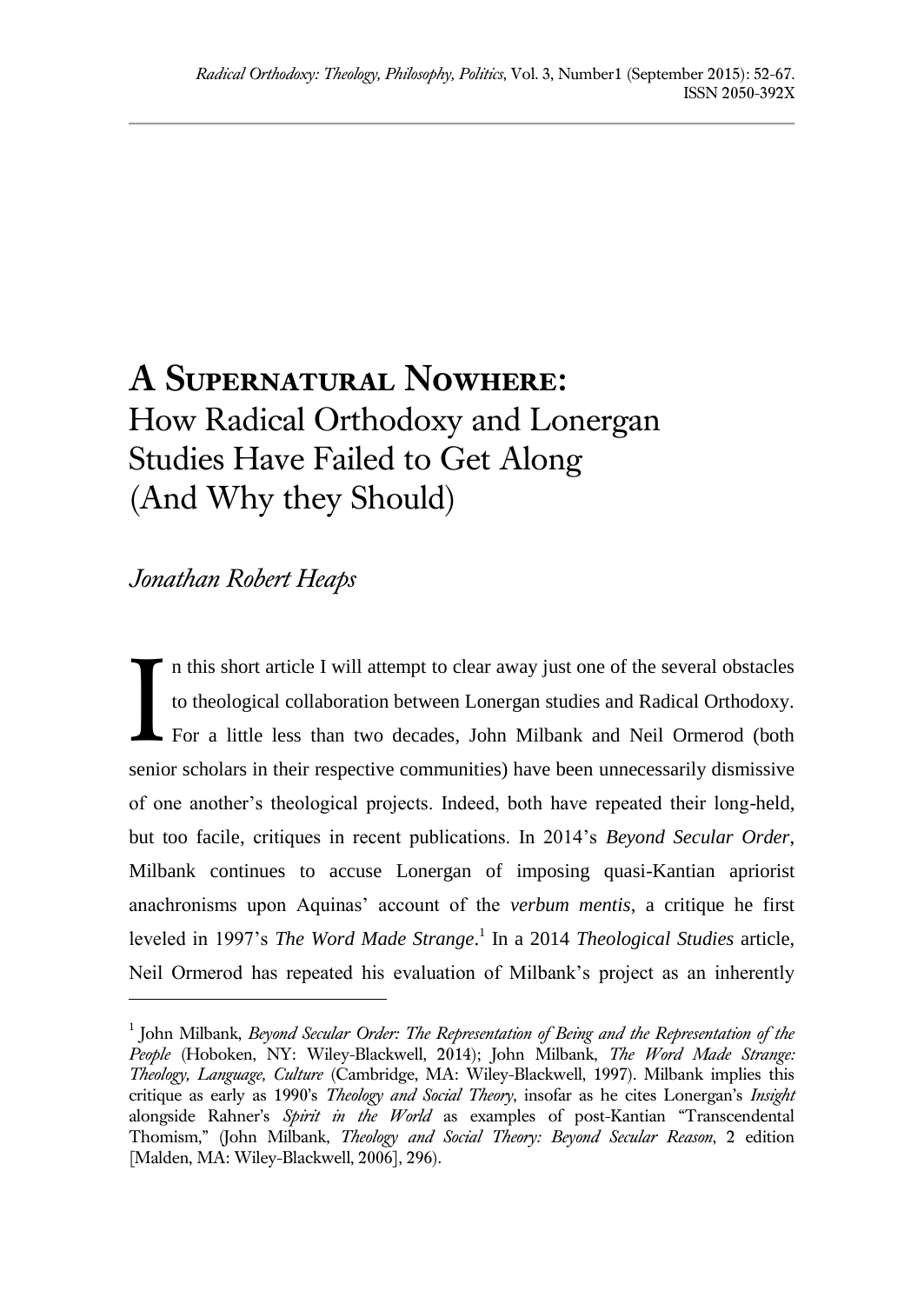conceptualist enterprise, an appraisal he had leveled as early as 1999 in a *Philosophy and Theology* article responding to Milbank's treatment of Lonergan in *The Word Made Strange*. 2 I am of the opinion that, even more than simply misreading one another, Milbank and Ormerod are missing an opportunity to model a constructive exchange between two theological enterprises, which have more in common than has been heretofore been appreciated. I hope in what follows to both gesture toward a way beyond the misreading and, onwards, to the ground on which a mutually beneficial dialogue between Lonergan studies and Radical Orthodoxy might take place.

I will briefly review that 1999 article by Neil Ormerod criticizing John Milbank's treatment of sources and express my concern with its concluding remarks, which suggest Milbank and Lonergan's projects are dialectically opposed. In order to show why I believe that conclusion is too hasty, I will examine an illustrative passage from Milbank's *Theology and Social Theory* that at the very least complicates the matter in promising ways. In fact, I hope to show how Ormerod and Milbank (and so perhaps Lonergan studies and Radical Orthodoxy in general) share certain important theological commitments that could ground significant theological conversation and collaboration. I will then, finally, try to suggest some potential avenues of conversation in light of Ormerod's more recent scholarly publication on the nature—grace distinction. Ultimately, I hope this can provide some small occasion for expanding dialogue between two theological enterprises that make culture and history central themes.

l

<sup>2</sup> Neil Ormerod, "The Grace—Nature Distinction and the Construction of a Systematic Theology," *Theological Studies* 75, no. 3 (September 2014): 515–36; Neil Ormerod, "'It Is Easy to See': The Footnotes of John Milbank," *Philosophy & Theology* 11, no. 2 (January 1999): 257– 64.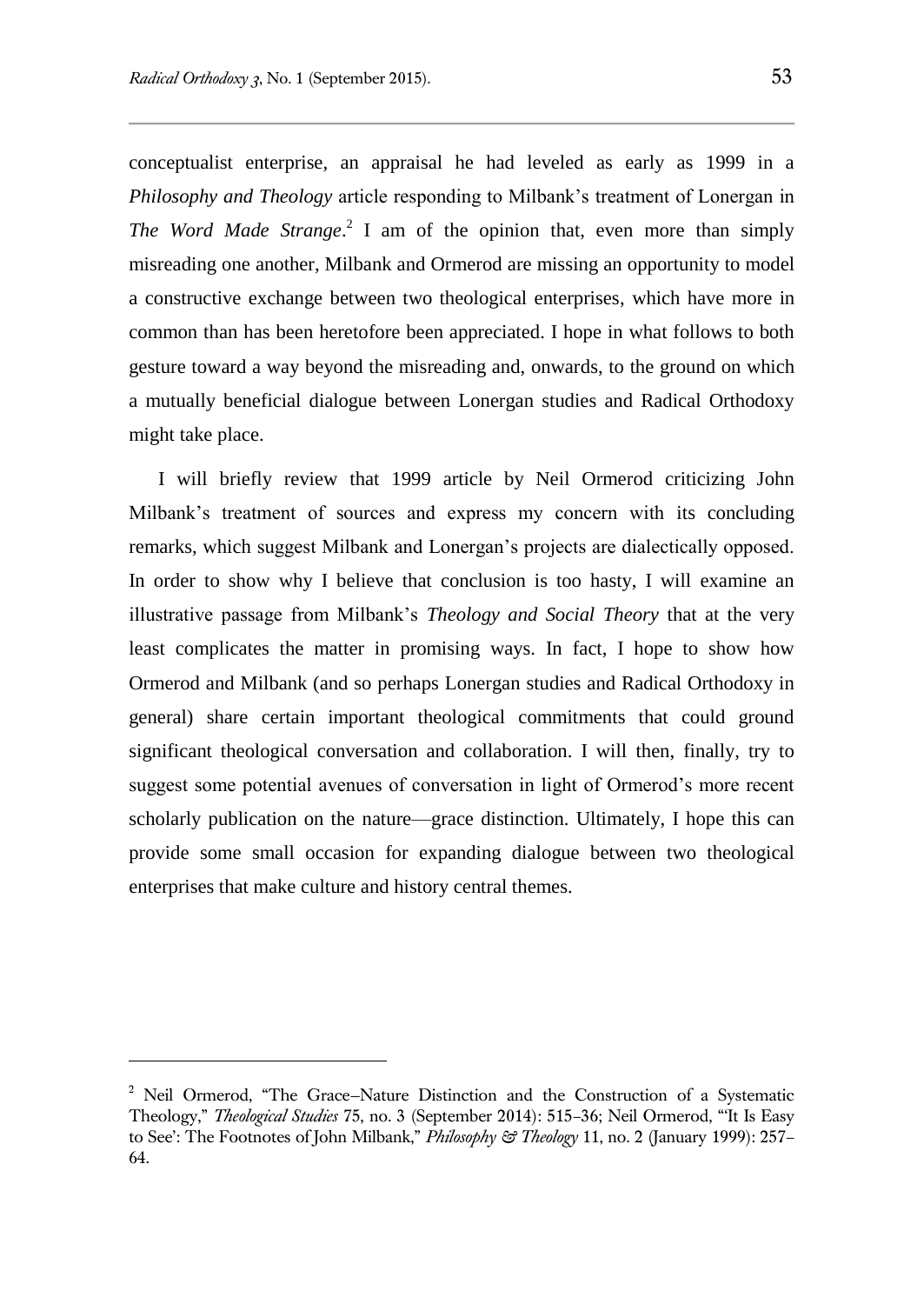### **'The Footnotes of John Milbank'**

More than 15 years ago, Neil Ormerod published an article in *Philosophy & Theology* criticizing John Milbank for supporting his claims with overly general reference to the sources in question. $3$  The article considers a short, but Ormerod thinks illustrative, passage from Milbank's *The Word Made Strange* (*TWMS*), in which Milbank offers brief criticism of Bernard Lonergan's *Verbum: Word and Idea in Aquinas*. <sup>4</sup> Lonergan's book (originally five articles published in *Theological Studies*) analyzes Aquinas on the intellect and how the procession of the *verbum mentis*, or inner word, as act from act, can shed some (albeit dim) light on the procession of the Trinitarian persons, pure act from pure act. Milbank attributes to *Verbum* the exegetical position that "the active element in the mind, for Thomas, arises insofar as the mind is able to 'transcend' the intentional concept, or the inner word."<sup>5</sup> According to Milbank, because Lonergan had overlooked the converging identity of the *forma exemplaris* (which he takes for the 'idea' in Aquinas' work) with the *imago expressa* (which he, even less plausibly, takes for the 'inner word' in Aquinas), Lonergan's work misleads its readers by suggesting that the mind's intentional encounter with 'external *esse*' occurs somewhere in a reaching beyond ("transcending") language. Ormerod's article, after noting the opaqueness of Milbank's prose, fairly dismantles Milbank's criticisms of Lonergan, from the claim that *forma exemplaris* and *imago expressa* are central for Aquinas to his claim that Lonergan is anachronistically imposing a post-Kantian transcendentalism upon Aquinas.

<sup>3</sup> Ormerod, "It Is Easy to See."

<sup>4</sup> Bernard Lonergan, *Verbum: Word and Idea in Aquinas*, ed. Frederick E. Crowe S.J and Robert M. Doran SJ, Vol. 2 in Collected Works of Bernard Lonergan, (Toronto, Ont.: University of Toronto Press, 1997).

<sup>5</sup> Milbank, *TWMS*, 93.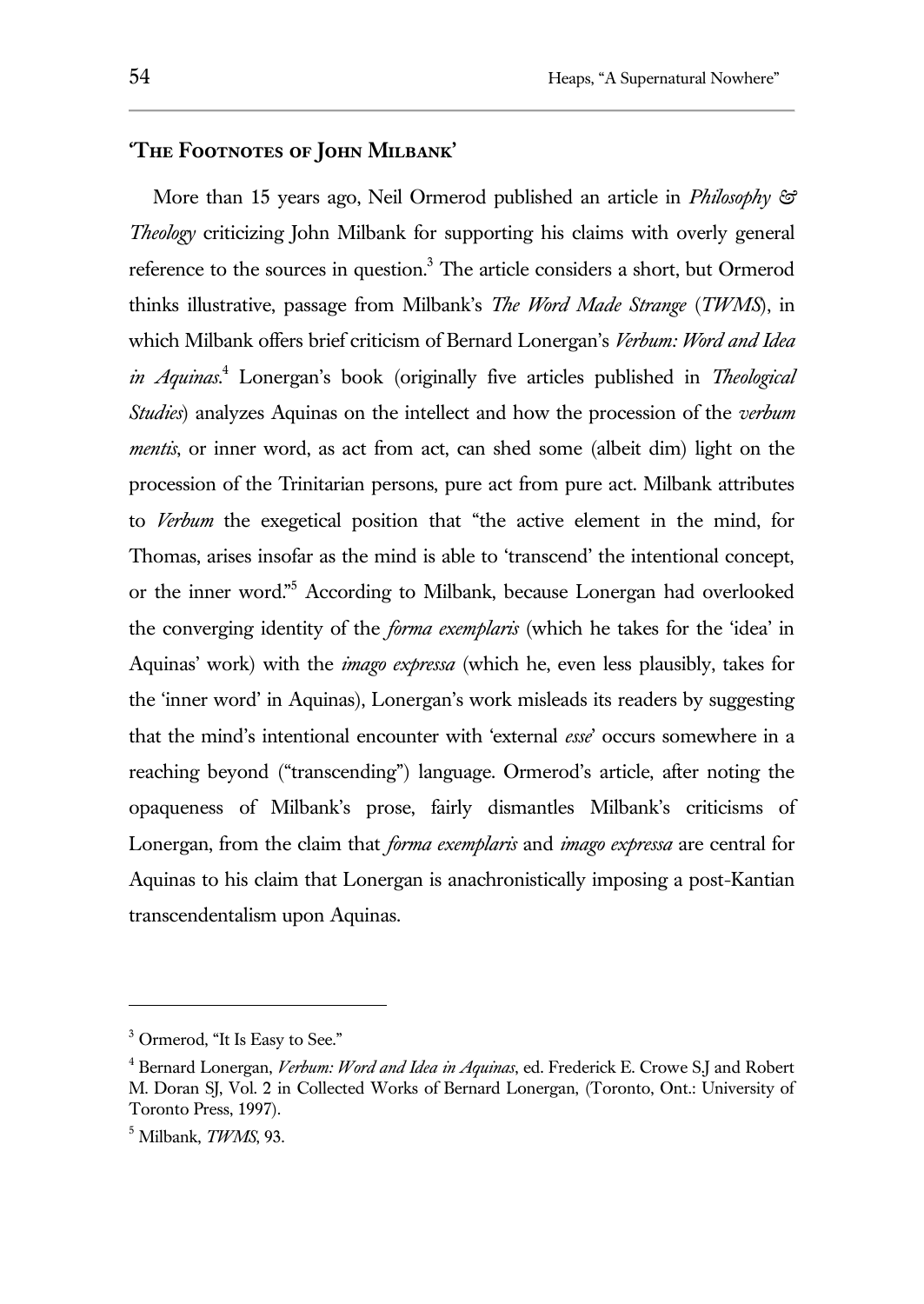$\overline{a}$ 

Ormerod's analysis of Milbank's criticism lands some heavy blows. As the article's title suggests, Milbank's footnotes do little to support the terse certainty with which his claims about Lonergan and Aquinas are made. A single reference to the entirety of Lonergan's *Verbum* (a 250 page volume, Ormerod reminds us) backs Milbank's interpretation thereof. Ormerod also points out that the single article in the *Summa* to which Milbank refers to support his reading of Aquinas fails to mention *forma exemplaris* or *imago expressa*, nor do the root terms *forma* and *imago* appear there at all.<sup>6</sup> Ormerod goes on to argue that the very text cited (*ST*, I, q27,1) reveals how Milbank conflates image with species or form. This would place Milbank's account at odds with Aquinas' faculty psychology, in which image is grasped by the senses or imagination, but form is grasped by the intellect. Furthermore, Ormerod is certainly right when he goes on to note how Milbank has overlooked the sense in which Lonergan appeals to intellectual transcendence, namely by reference to distinct acts of judgment that follow upon acts of understanding.<sup>7</sup> Indeed, that is the central point of the psychological analogy for Lonergan; acts of judgment proceed from acts of understanding, as the Son proceeds from the Father, pure act from pure act. Again, I certainly agree with Ormerod that Milbank's claim that Lonergan denies "Aquinas' clearly articulated belief in a relational 'emanation' at the highest level of intellectual act" is as difficult to understand as it is infelicitous with Lonergan's position on

<sup>6</sup> I will let Ormerod draw the explicit conclusion himself: "So in a text which Milbank chooses for his refutation of Lonergan, a text which is so clearly about Aquinas' analysis of the inner word, we find no reference to the phrases Milbank identifies as central to understanding Aquinas' analysis," (Ormerod, "Milbank's Footnotes," 259).

 $<sup>7</sup>$  On this point, however, I think Ormerod overlooks Milbank's allusion to Maréchal and</sup> Rahner in his characterization of Lonergan's account of the mind as actively transcending intentional concepts. Though Milbank is certainly in good company grouping Lonergan with so-called "transcendental Thomism," it is a characterization Lonergan himself resisted, (see Bernard Lonergan, "Philosophy and the Religious Phenomenon," in *Philosophical and Theological Papers 1965-1980*, Vol. 17 in Collected Works of Bernard Lonergan, [Toronto, Ont: University of Toronto Press, 2004], 393–4).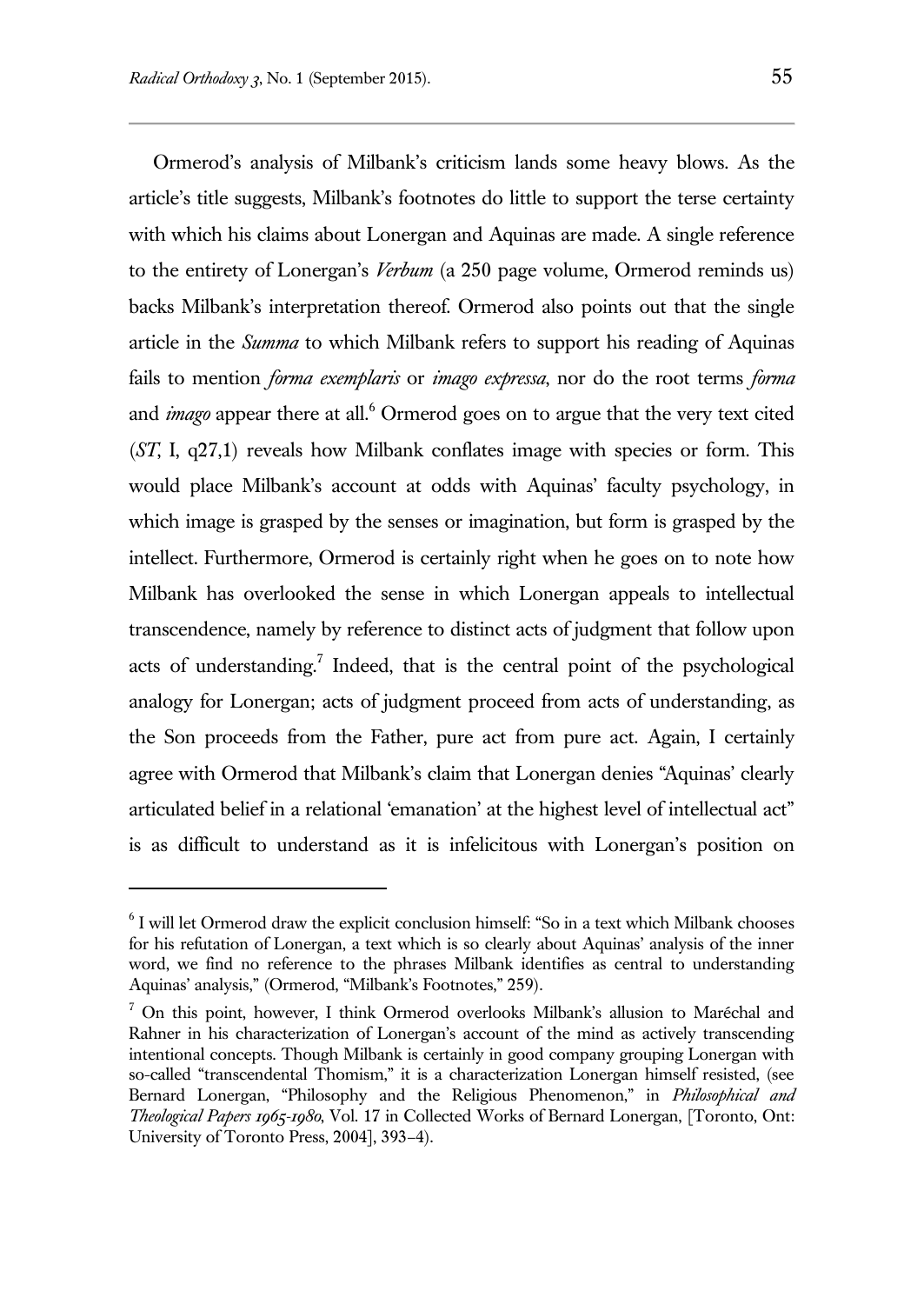intellectual emanation.<sup>8</sup> Understanding that proceeds unto knowledge (*i.e.*, true judgment) is, in the second chapter of Lonergan's *Verbum*, quite explicitly an ontological participation in uncreated Light.<sup>9</sup> In any case, not much of Milbank's criticism survives Ormerod's point-by-point evaluation, and some readers of Milbank may feel vindicated, at least anecdotally, for their sneaking suspicions that Milbank's presentation of their favorite figures may have been, well, *not quite right*.

Of course, those who would be further gratified by the rehearsal of Ormerod's now 15 year-old argument against Milbank's reading of Lonergan can find and read the article for themselves. My central concern here is to review a respect in which I think Ormerod uncharacteristically over-extends his evaluation of, and so his conclusions about, Milbank's larger project. Ormerod himself raises the question whether, "at this stage one may wonder what is left of Milbank's critique of Lonergan and his analysis of the inner word." He answers, "Not much on the basis of the evidence provided."<sup>10</sup> Yet Ormerod pushes the matter further on to an evaluation of Milbank's general position on knowledge and language. It

<sup>8</sup> Ormerod, "Milbank's Footnotes," 261; I am concerned here too that Ormerod misses what is at stake for Milbank in making this criticism of what he no doubt takes to be Lonergan's "post-Kantian transcendentalist" position. Indeed, Ormerod's otherwise well-founded reply to the "transcendentalist" label (namely that Lonergan finds good reason to suppose Aristotle and Aquinas deployed a proto-phenomenology of consciousness in developing their metaphysical accounts of knowledge) offers evidence that he misses the allusion Milbank appears to be making to "transcendental Thomism" and its post-Kantian paths around conceptualist rationalism. As I have already mentioned, this categorization is common, but mistaken with regard to Lonergan's philosophy and theology.

<sup>9</sup> Lonergan, *Verbum*, 100; Thanks to Dr. Ormerod for pointing out to me that Milbank (with Catherine Pickstock) claims John Jenkins "refuted Lonergan" by resisting "Lonergan's epistemologization of Aquinas theory of truth which is still fundamentally an Augustinian illuminationist one," (see John Milbank and Catherine Pickstock, *Truth in Aquinas* [London: Routledge, 2000], 19, n. 9). Lonergan only "epistemologizes" the theory of truth insofar as he claims that one can only come to discover for one's self the fact of ontological participation in uncreated Light by coming to some modicum of self-knowledge. This claim seems, so far from a Kantian assumption, to be a nearly analytic proposition.

<sup>10</sup> Ibid., 263.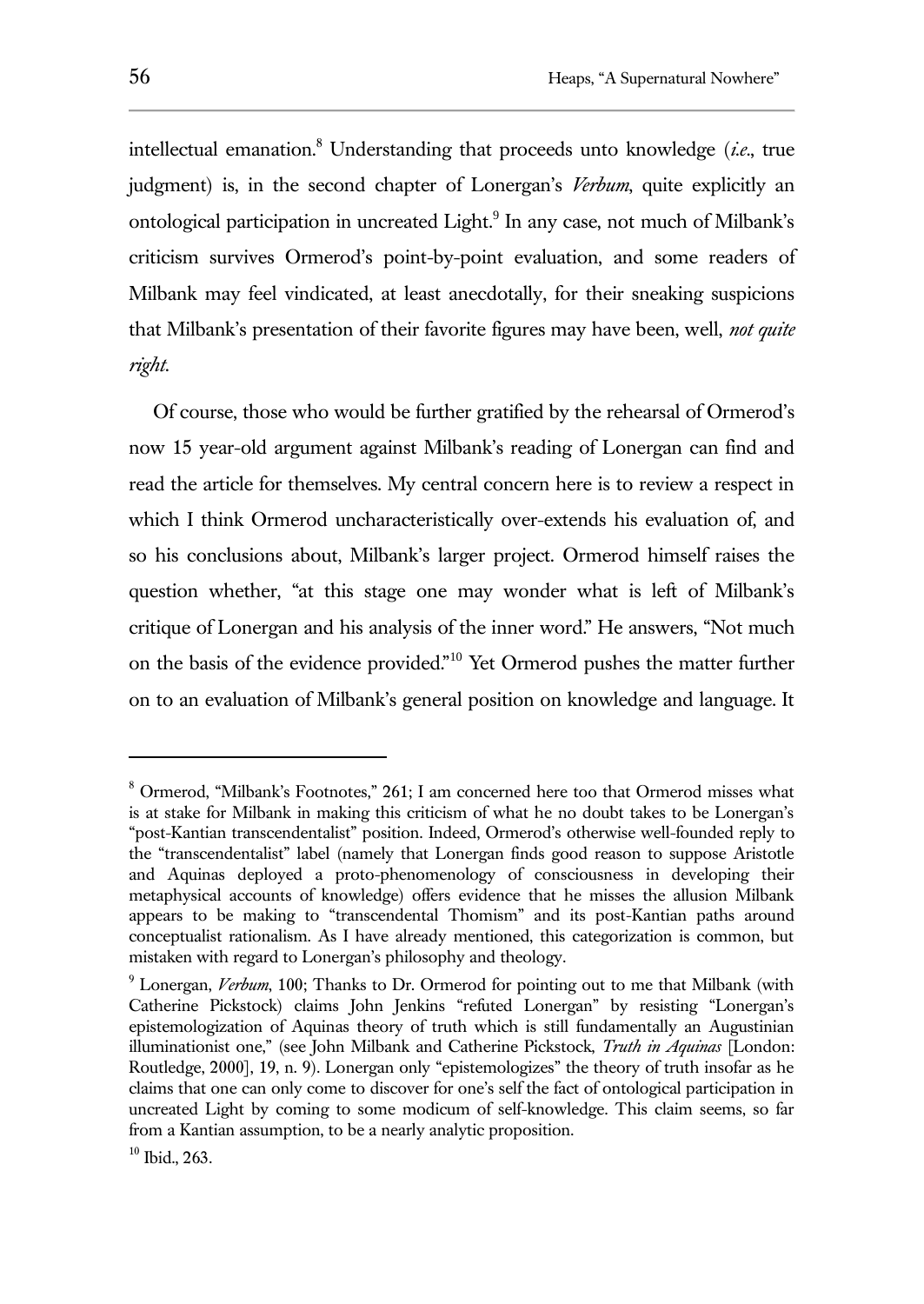is at this point that I think Ormerod moves from a detailed and utterly fair dissection of Milbank's excesses to a programmatic dismissal that may not prove charitable, strategic, or quite accurate.

Ormerod's concluding dismissal of Milbank is something of a Lonerganian commonplace: what ails his opponent are undiagnosed conceptualism, an antirealist rejection of true judgment, and an operative (albeit implicit) notion of the real as "already out there now."<sup>11</sup> Certainly these are common enough ailments in our epistemological ecosystem, and so elements of his diagnosis may well, in the final analysis, stick in the case of Milbank. However, I am worried that it may have been arrived at on the basis of the doctor's terminological allergies rather than an adequate examination of the patient's symptoms. That Ormerod refers to Milbank's "linguistic idealism" as "static conceptualism" could tip us off that perhaps the criticism is missing its mark.<sup>12</sup> Many critical adjectives may fit Milbank's ambitious project, but "static" hardly seems one of them.<sup>13</sup> I would contend that, at least in Milbank's *Theology and Social Theory* (*TST*)*,* his "linguistic idealism" opposes itself, not to Lonergan's critical realism, but to the very sorts of naïve realism that overlook the constitutive role meaning plays in the human world, which, it is worth noting, should include not just neo-scholastic

 $11$  I will not go into these in any great detail, but for now it suffices to say that they mean one's interlocutor takes knowing to be a matter of applying universal concepts or signs to the right particular experiences, that he or she takes the incommensurability of universal concepts to particular beings to preclude the possibility of knowing *das Ding an sich*, and takes the criteria of "real beings" to be something like the "already out there now-ness" a kitten attributes to a real saucer of milk as opposed to a hallucination or realistic photo of the same. The entire first part of Lonergan's major philosophic work, *Insight*, is devoted to developing an account of knowledge that accords with the data of cognition given with being intelligently conscious and avoids these epistemological dead-ends, (see Bernard Lonergan, *Insight: A Study of Human Understanding*, ed. Frederick E. Crowe and Robert M. Doran, 5th edition, Vol. 3 in Collected Works of Bernard Lonergan [Toronto: University of Toronto Press, 1992]).

<sup>&</sup>lt;sup>12</sup> Ormerod, "Milbank's Footnotes," 263.

<sup>13</sup> One of my colleagues has suggested we might better speak of "Milbank's *frenetic* conceptualism."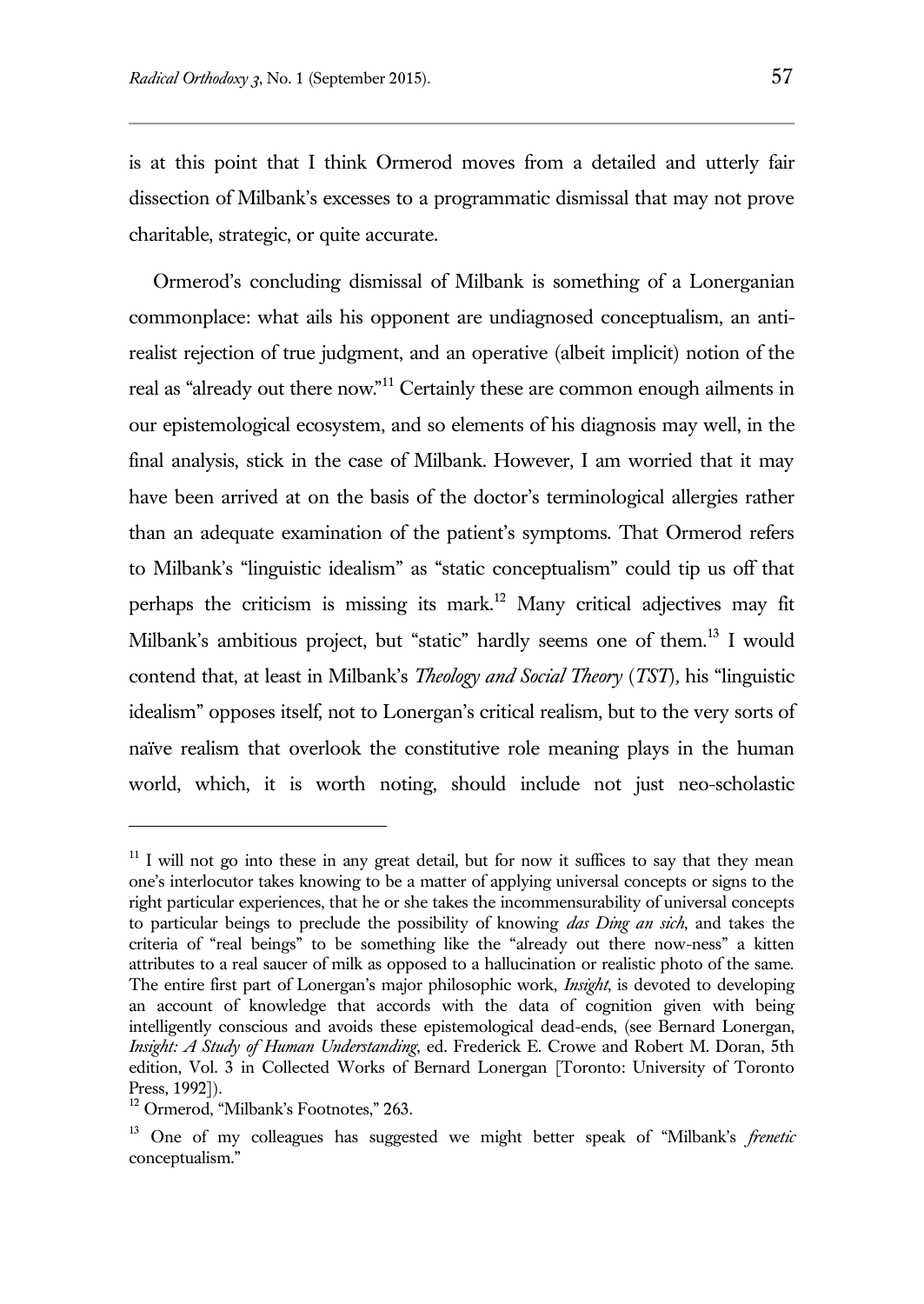Thomism, but also all forms of reductive materialism, both scientific and Marxist.<sup>14</sup> If this interpretation of Milbank's linguistic idealism proves plausible, then I propose that those who are convinced by Lonergan's postmodern development of Aquinas' theory of knowledge, like Neil Ormerod and myself, ought to see in Milbank an imperfect ally rather than an irretrievable enemy.

# **Milbank's Preferred Integralism**

A survey of Milbank's works, for the sake of evaluating his "linguistic idealism" in general, is beyond the scope of this short study. Instead, much as Ormerod selected a small excerpt to treat as an illustrative instance, I will here excerpt a paragraph from *TST* that, rather than "dialectically opposed horizons," suggests a promising overlap in theological purpose between Lonergan and Milbank (and Ormerod). The passage is taken from Chapter 8, titled, "Founding the Supernatural: Political and Liberation Theology in the Context of Modern Catholic Thought." The chapter opposes an ostensibly Rahnerian approach on the natural—supernatural distinction to an ostensibly Blondelian approach. In the passage at hand, Milbank pits a spatialized construal of the relationship (Rahner) against an understanding that locates the relationship within the generation and transformation of signs and meanings in history and culture (Blondel). This passage, I believe, evinces agreement between Milbank's and Ormerod's approaches to the nature—grace distinction on several topics: the inadequacy of overtly spatial metaphors for construing the grace—nature distinction, the static conceptualism that leads to that kind of spatialization and so hypostatization

<sup>&</sup>lt;sup>14</sup> The position is, in fact, rather more complicated than even this, since Milbank takes *philosophical* realism to be impossible (and rejects MacIntyre's realism as an instance of this), but says that his final *theological* position "assumes a realist cast," (Milbank*, TST*, 5). In other words, to suggest Milbank's idealism is a) his final position and b) at bottom an anti-realism is to miss the force of his argument about the inadequacy of secular reason.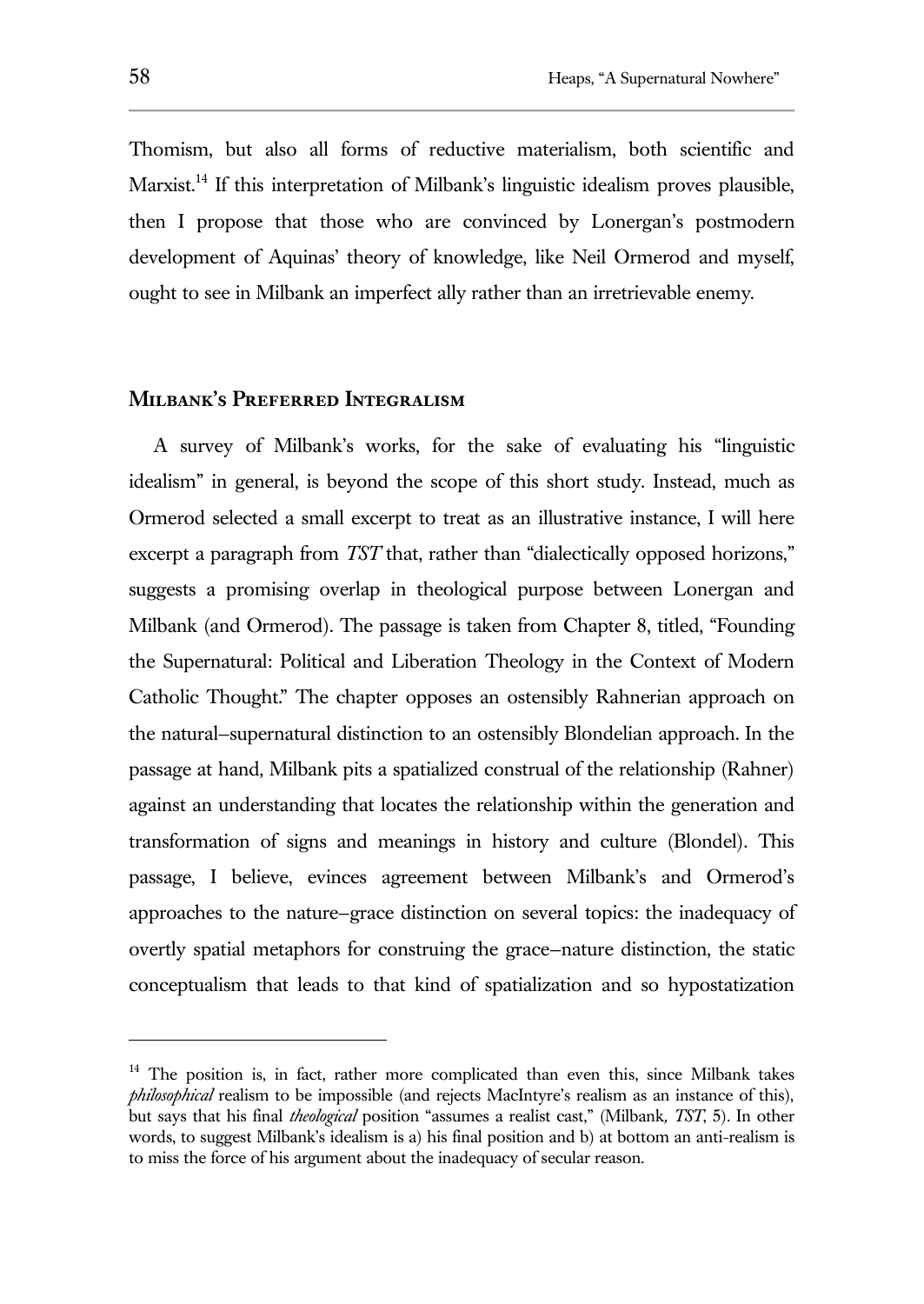$\overline{a}$ 

with regard to the distinction, and the need to think the distinction in terms of history and culture instead. In fact, it was Ormerod's 2014 article in *Theological Studies* on the grace—nature distinction, and Lonergan's potential contribution to theologies thereof, that returned me to this passage in *TST* and, in part, spurred the idea for this little article.<sup>15</sup> I will argue, then, that Ormerod can find an ally in Milbank on this topic and so, perhaps, on others as well. Furthermore, I believe Milbank's concern for moving beyond static concepts of nature and the supernatural (as spatially related "areas" or "regions") to an account of the supernatural as operative through history and its constitutive cultural meanings implies that his so-called "linguistic idealism" resists considering the real as "already out there now" and instead insists on what a Lonergan scholar might call a "world mediated by meaning."<sup>16</sup>

Milbank turns to the natural—supernatural relation in Chapter 8 of *TST* out of concern for the possibility of a theology that can respond critically to society. He sees the dominant discourses of Catholic political and liberation theology as committed to an "integralism,"—which Milbank defines as "the view that in concrete, historical humanity there is no such thing as a state of 'pure nature'" that effectively makes the conclusions of secular social science inviolable. He calls this version of integralism a "Rahnerian transcendentalism." <sup>17</sup> Milbank

<sup>&</sup>lt;sup>15</sup> Ormerod has also published a short follow up article; see Neil Ormerod, "Addendum on the Grace-Nature Distinction," *Theological Studies* 75, no. 4 (December 2014): 890-898.

<sup>&</sup>lt;sup>16</sup> Of the world mediated by meaning, Lonergan writes, "As the child learns to speak, he [or she] moves out of the world of his [or her] immediate surroundings towards the far larger world revealed through the memories of other [people], through the common sense of community, through the pages of literature, through the labors of scholars, through the investigations of scientists, through the experience of saints, through the mediations of philosophers and theologians," (Bernard Lonergan, *Method in Theology*, 2nd ed. [Toronto, Not: University of Toronto Press, 2003], 28.)

<sup>&</sup>lt;sup>17</sup> Of course, Ormerod's article gives us reason to wonder how representative of Rahner's approach Milbank's characterization may turn out to be. Nonetheless, answering that suspicion will have to remain a task for another day. For now, I will accept Milbank's labels in the interest of accurately representing his position.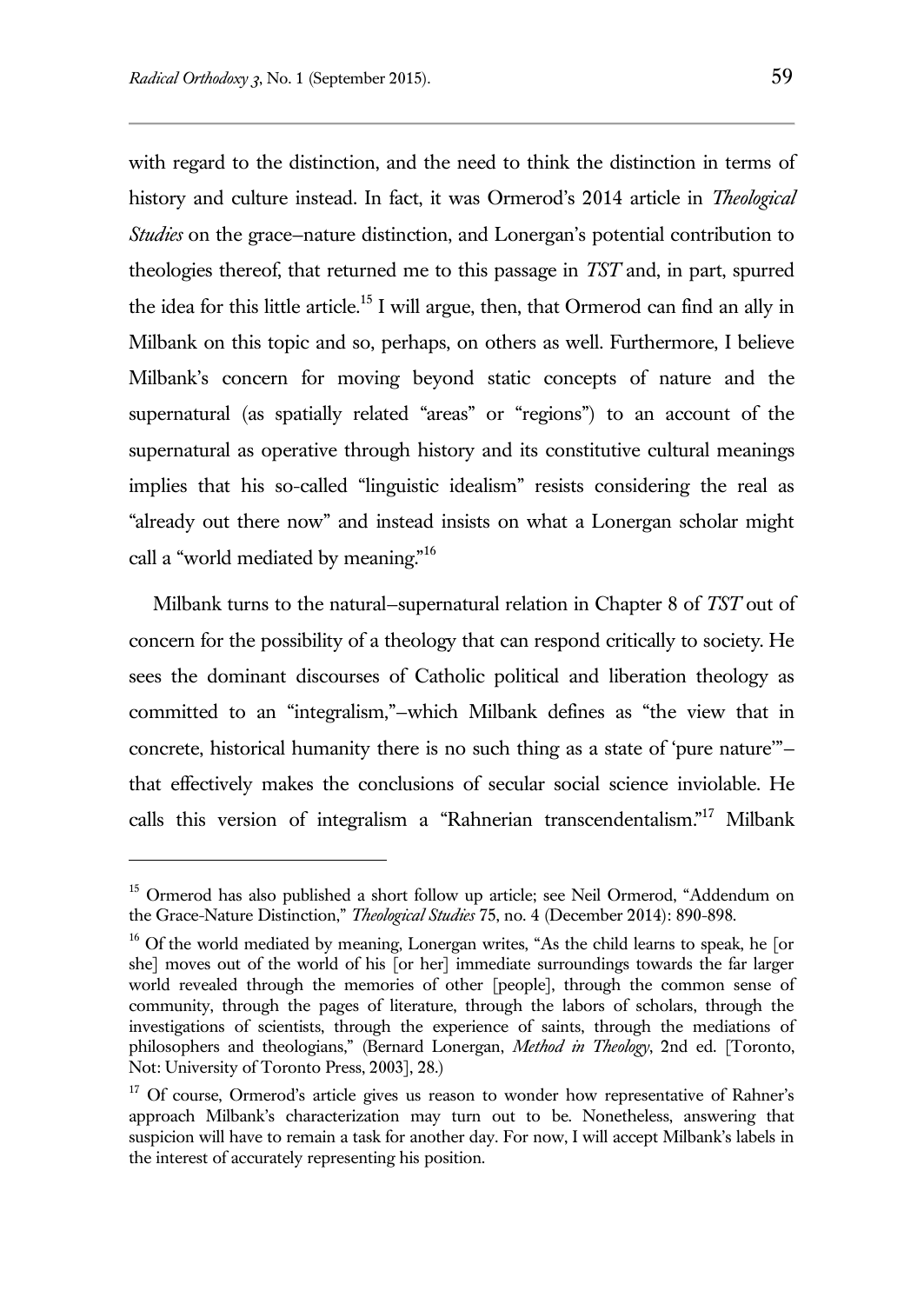characterizes the link between this integralism and an ineffectual political theology as follows:

> The social is an autonomous sphere which does not need to turn to theology for its self-understanding, and yet it is already a grace-imbued sphere, and therefore it is *upon* pretheological sociology or Marxist social theory, that theology must be founded. In consequence, a theological critique of society becomes impossible.<sup>1</sup>

Far from aiming to argue against a left-wing politics, Milbank wants to argue instead against this species of integralism in order to bolster left-wing politics against the increasingly unavoidable realization that "it is impossible for anyone to accept any longer that (secular) socialism is simply the inevitable creed of all sane, rational human beings."<sup>19</sup> Instead, he insists Christianity must serve as the norm against which a socialist politics must be measured, rather than the other way around. Milbank believes that if a genuinely theological critique of society and politics will take root, it must do so in the soil of a different kind of integralism. He identifies this alternative integralism with what he calls Blondel's "supernatural pragmatism." He believes this alternative escapes the prison of "the governing modern assumption that *poesis* mark out the sphere of the secular" and "points the way to a postmodern social theology."<sup>20</sup> This, in a significant respect, is the point of  $TST$  as a whole.<sup>21</sup>

<sup>18</sup> Milbank, *TST*, 208.

 $19$  Ibid.

 $20$  Ibid., 209.

<sup>&</sup>lt;sup>21</sup> In *TST*'s first chapter, Milbank calls this assumption out as his primary target, writing, "Not only to social scientists, but also to theologians like Harvey Cox, it has consequently seems obvious that the sphere of the artificial, of *factum*, marks out the space of secularity… However, the 'obvious' connection of the *factum* and the secular can and must be called into question," (Ibid., 11).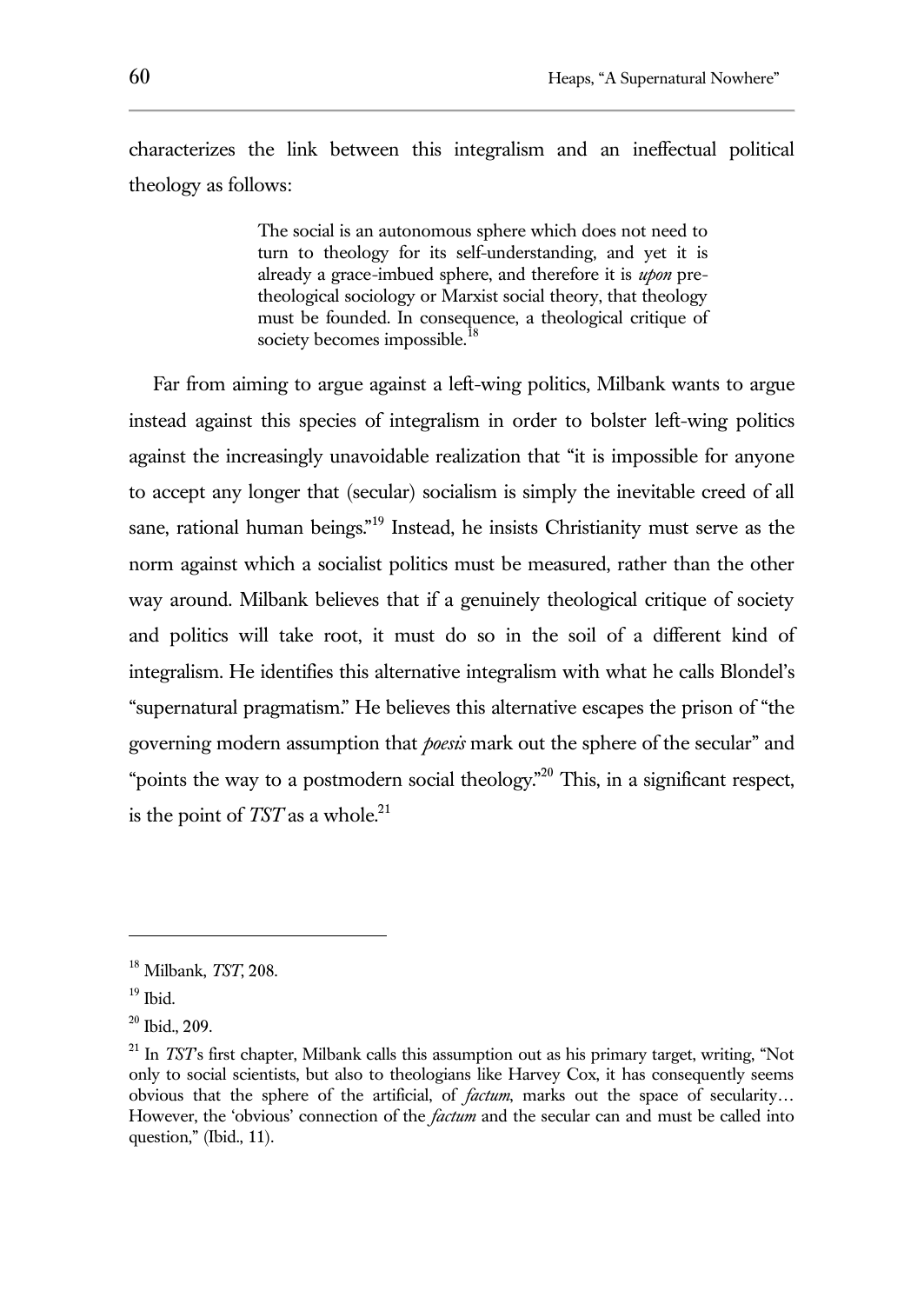Thus we turn to the paragraph I have in mind as site of potential cooperation between Milbank and Ormerod, and we turn to it by asking a question: how can Blondel's version of integralism effect such a transition?

> Only the French [read: Blondelian] version truly abandons hierarchies and geographies in theological anthropology, because it refuses even to 'formally distinguish' a realm of pure nature in concrete humanity. Nor, for this version, is the encounter with grace situated at the margins of every individual's knowing (as for Rahner), but rather in the confrontation with certain historical texts and images which have no permanent 'place' whatsoever, save that of their original occurrence as events and their protracted repetition through the force of ecclesial allegiance. No social theory can set limits to the capacity of these events to become 'fundamental' for human history, any more than it can in the case of any other events. The version of integralism which 'supernaturalizes the natural' is, therefore, also the more historicist in character, because it does not identify the supernatural as any permanent 'area' of human life. But neither does it locate 'nature', although it recognizes the always finitely mediated character of participation in the supernatural. Where the supernatural impinges as the cultural recurrence of an event, it is at once recognizable as 'different', and, at the same time, as limitlessly capable of transforming all other cultural phenomena. One can conclude that, in avoiding any hypostasization of human nature, in stressing the historical, by insisting that the later and superseding may assume priority over the earlier and apparently more basic, the French version of integralism points in a 'postmodern' direction which has more contemporary relevance than the view of Rahner.<sup>22</sup>

Though we are certainly within our rights to echo Ormerod's comments about the difficulty of Milbank's prose, I want to highlight one recurring feature of Milbank's contrast between Rahnerian and Blondelian integralism: a rejection of any construal that *spatializes* the relation between the natural and the supernatural. Milbank prefers Blondel's approach because it "truly abandons *hierarchies* and *geographies* in theological anthropology," and refuses to "'formally

<sup>22</sup> Ibid., 208–209.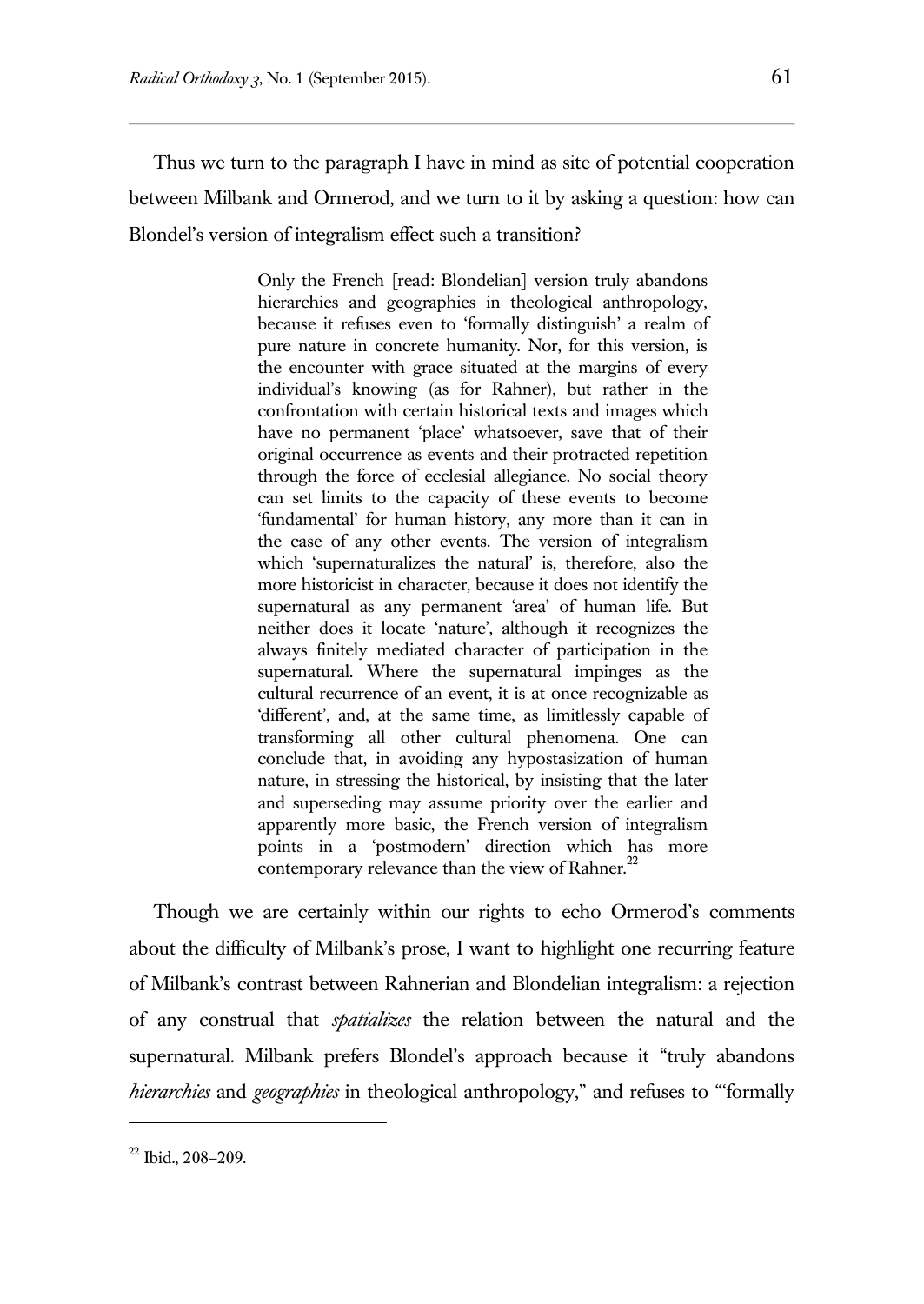distinguish' a *realm* of pure nature." It does not *situate* grace "*at the margins* of every individual's knowing," nor identify the supernatural with an "'*area*' of human life," nor "*locate*" nature within the same.<sup>23</sup> Though he does not explicitly explain this aversion to spatial metaphors for the natural—supernatural distinction, the problem seems to be that they establish impenetrable "zones" for secular and theological reason, such that the constitution of the social (via *poesis*) places it "essentially '*outside*' the Church and the basic concerns of theology."<sup>24</sup> Recall that, for Milbank, this is the central modern assumption to be overturned by *TST*—namely, that the *factum* is identical with the secular.

Perhaps it is evident, to recur to the *Philosophy & Theology* article with which we began, how Ormerod's assumption that Milbank's reference to "external *esse*" reveals Milbank's fundamental commitment to an "already out there now" real seems generally at odds with at least *this* passage in *TST*. <sup>25</sup> Moreover, this passage seems to conflict directly with Ormerod's more recent claim that Milbank's discussion, in his short 2005 book on Henri de Lubac*,* of a "middle" between the natural and supernatural "spheres" or "realms" evinces a latent conceptualism that "hypostatizes (these) concepts into distinct realities. $^{26}$ Instead, Milbank's analysis would lead us to ask whether such a diagnosis better suits an ostensibly Rahnerian approach that symbolizes the immanence of the supernatural in terms of an infinitely receding visual horizon found reflexively in every instance of "taking a good look."<sup>27</sup> Rather, I take Milbank to be rejecting

<sup>&</sup>lt;sup>23</sup> Though there it is difficult to determine exactly what Milbank has in mind by "insisting the later and superseding may assume priority over the earlier and apparently more 'basic'," it does carry the implication that, in addition to rejecting spatializations, Milbank also rejects brute temporality as the deciding factor in distinguishing natural and supernatural.

 $24$  Ibid., 208.

<sup>25</sup> Ormerod*, "*Footnotes," 263.

<sup>26</sup> See Neil Ormerod, "The Grace—Nature Distinction," 530, n. 44.

 $27$  Against the objection the Rahner and Blondel hold basically the same position, Milbank writes, "Here [in *Spirit in the World*], Rahner argued that, in every act of understanding, the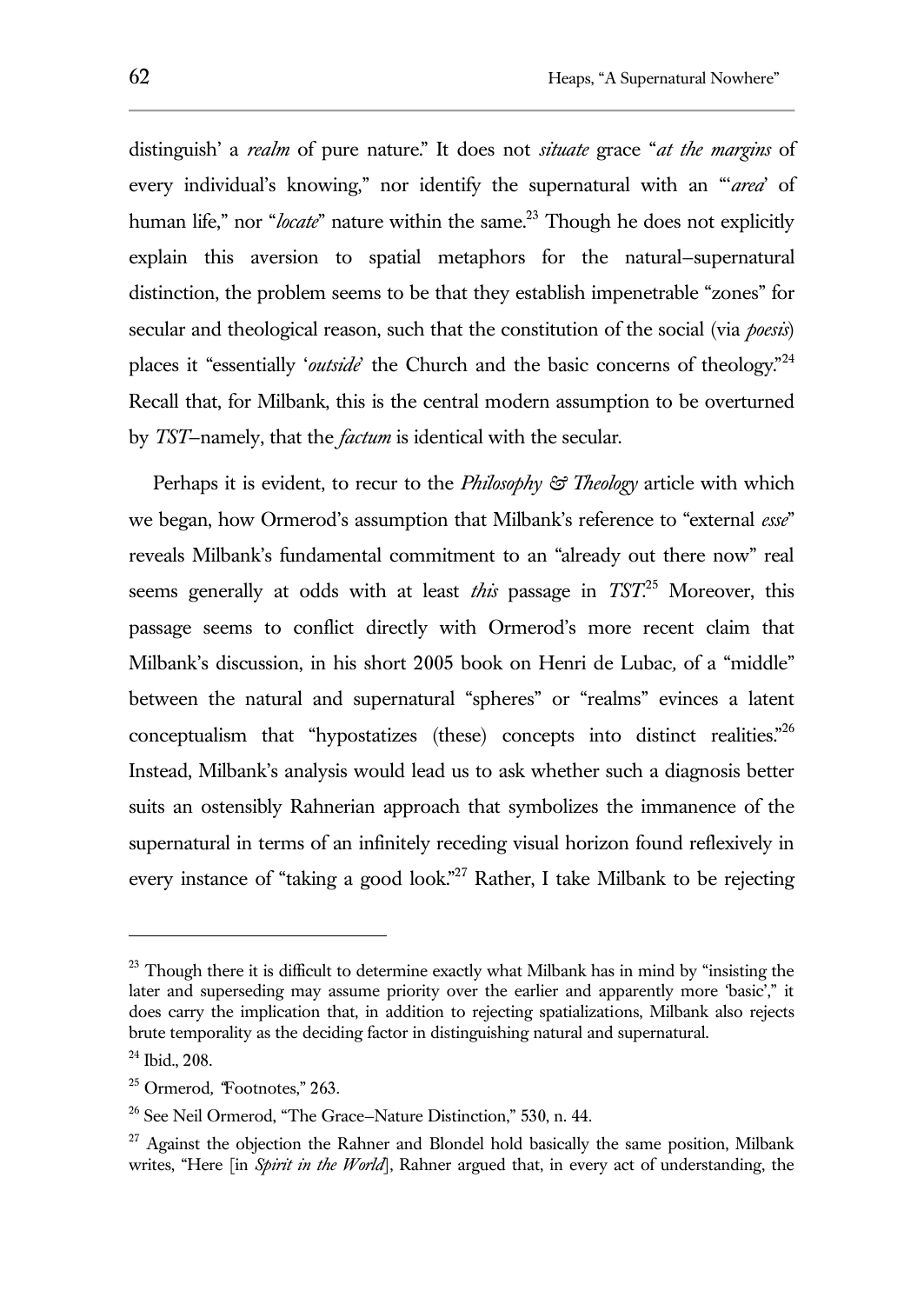the logic relating to spatially extended bodies, which precludes two things from occupying the same location at the same time. Within such a spatial logic, that is the foundation of all really meaningful distinctions; one thing is not another because they are not in the same space. But if the natural and the supernatural are not spaces, regions, areas, spheres, or locations, then perhaps we can think their coincidence without collapsing their distinction.<sup>28</sup> Or, to put the matter in more Lonergan-centric terms, we might say that Milbank is insisting on a natural—supernatural distinction that is a genuine theory of the distinction, one put in terms of its intelligible and dynamic structures, not a merely static description of its topography.

In what would this theory consist? Milbank's prescription is more difficult to discern than his proscription against "any hypostatization of human nature," but I think two central determinations can be identified in the above passage. Rather than synchronic spatializations (or even bare chronologies, *a la* epochal thinking), Milbank thinks political theology and its attendant integralism must be thoroughly *historical* and *cultural*. Events, images, and texts occur and are repeated within an ongoing cultural polity (the Church), and it is precisely in the *cultural recurrence* of these events that we encounter the supernatural.<sup>29</sup> Milbank is critical, in fact, of both Henri de Lubac and Hans Urs von Balthasar (both of whom make substantive appeal to Blondel's philosophy in their theological projects) for "refusing to face up fully to the humanly constructed character of cultural reality" and, thus, failing to identify that process with human

intellect has a preconception (*vorgriff*) of the openness of Being itself, which alone permit grasp of the contingency of the particular object understood. Blonde likewise claims that in every act of understanding, what is understood is not equal to the aspiration of the will. However, Blondel, unlike Rahner, does not understand the transcending capacity of the self only in terms of something permanently in excess of finite instances," (Milbank, *TST*, 211).

<sup>&</sup>lt;sup>28</sup> And perhaps "the middle" Milbank wants to find in the work of de Lubac is a relation, not a place.

<sup>29</sup> Ibid., 209.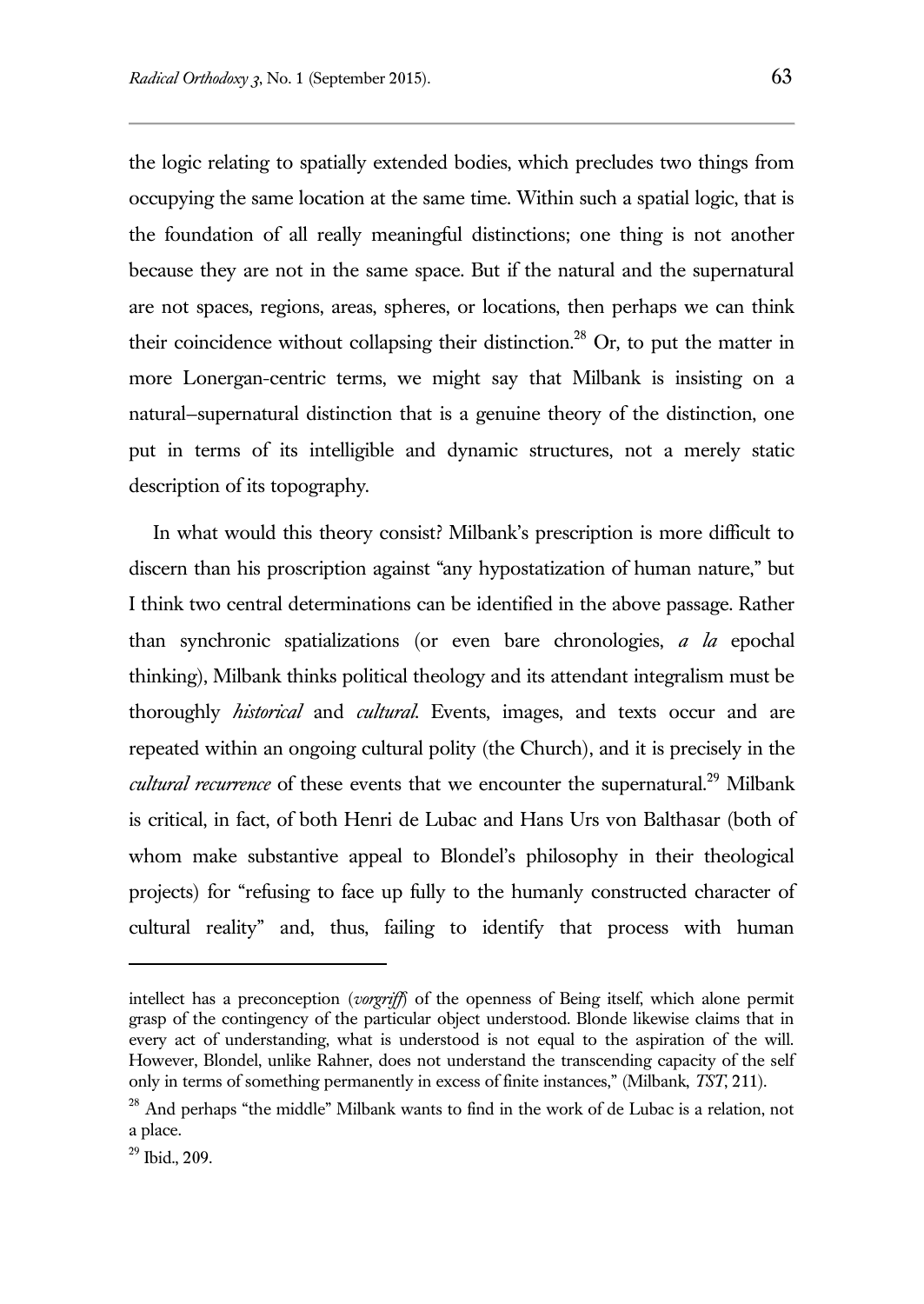participation in the supernatural.<sup>30</sup> Milbank seems to have in mind that the historical process of encountering, appropriating as constitutive, and creatively re-instantiating, the texts, images, and practices of ecclesial-cultural making *is* the supernatural as immanent to the natural. Lonergan scholars might recognize two familiar notions hiding just underfoot here. First, Milbank seems to hold a commitment to the human world as mediated by meaning. I would wager that Milbank's self-described "linguistic idealism" names precisely this commitment. Second, this mediation of meaning is an inescapably historical process and, in fact, the dynamic unfolding of that process constitutes history itself. Thus, if I may venture another translation, a Lonergan scholar might call the religious dimension of this process the mediated and mediating phases of theological and ecclesial *praxis*.

## **Angles of Approach**

Though there remains much about which Ormerod and Milbank can disagree, it seems to me that these two central and organizing commitments—to avoiding spatializing (and so hypostatizing) human nature and to making culture and history central in our theologies—could be the ground on which a substantive collaboration between Radical Orthodoxy and the increasingly broad Lonergan enterprise could be established. Ormerod himself mentions, in the article on the nature—grace distinction mentioned above, the need to move away from an overly compact metaphysical consideration of human nature that "tends to bracket out or mask the social, cultural, and historical dimensions of human existence," because "human existence … is fully historically (socially and culturally) constituted."<sup>31</sup> Though Ormerod offers Robert Doran's development

<sup>30</sup> Ibid.

<sup>&</sup>lt;sup>31</sup> Ormerod, "Grace-Nature Distinction," 530.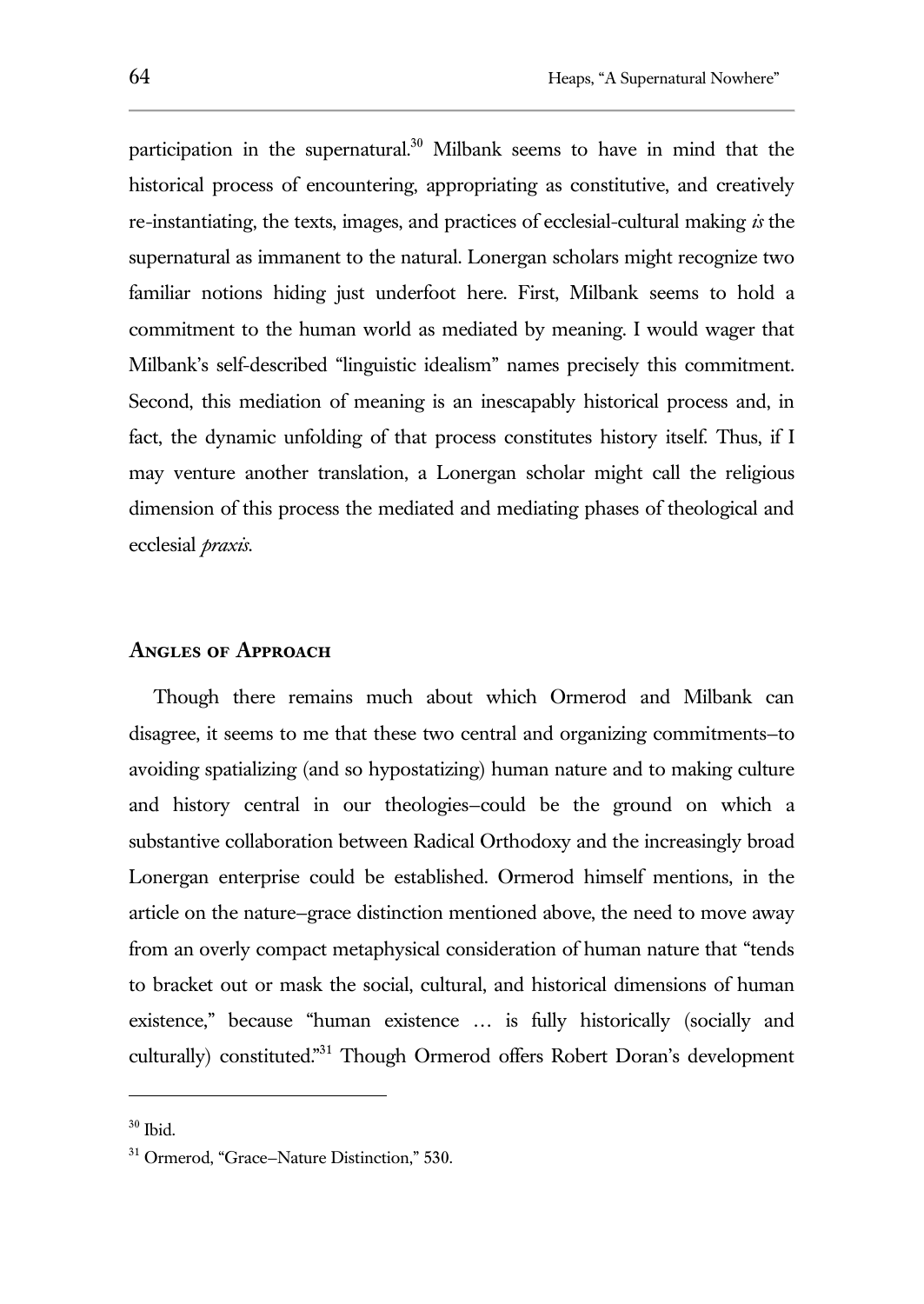l

of Lonergan's scale of values as a theoretical apparatus for integrating these elements into a theological anthropology, he acknowledges similar concerns to Milbank that such formal determinations can "easily fall over into the type of conceptualist extrinsicism that dominated Catholic theology after Trent" without some more dynamic movement that penetrates across the formal differentiations of our theoretical types, thus linking the social, the cultural, and the historical intrinsically to the supernatural. For this movement, Ormerod appeals to Lonergan's "healing and creating vectors" that supernaturalize human nature in history through God's grace. Ormerod (via Lonergan) perhaps unknowingly echoes Blondel's account of a grace that is doubly "afferent," entering into our human existence both from "without" and from "within," both from "above" and from "below."<sup>32</sup>

The dynamic expansion of a relatively compact notion of "human nature" that Ormerod is advocating—namely, a normative scale of values (which includes the social, the cultural, and the religious) as acted upon by creating and healing vectors in history—makes the historical mediation and concretization of religious values an integral feature of understanding human being. Thus, I can imagine Milbank (and Radical Orthodoxy in general) being, at the very least, willing to engage in a dialogue about a broadly compatible intellectual program. The task of an adequately historically-minded theology remains ahead of us, and many hands would make lighter work. I can also imagine that intramural interest would be further piqued by Ormerod's advocacy of Lonergan and Doran's explicitly Trinitarian account of how human meanings and values participate in

See, in Oliva Blanchette's intellectual biography of Blondel, the latter's defense of integralism and "Social Catholicism" against the charge of modernism by distinguishing theologies that think of religion as having its source in "efference" or intra-human emergence, those that identify a single "afference" from without (extrinsicism), and his own that identifies a "double afference" of God's grace from both without and within human beings (integralism), (Oliva Blanchette, *Maurice Blondel: A Philosophical Life* [Grand Rapids, MI: Wm. B. Eerdmans Publishing Company, 2010], 232–233).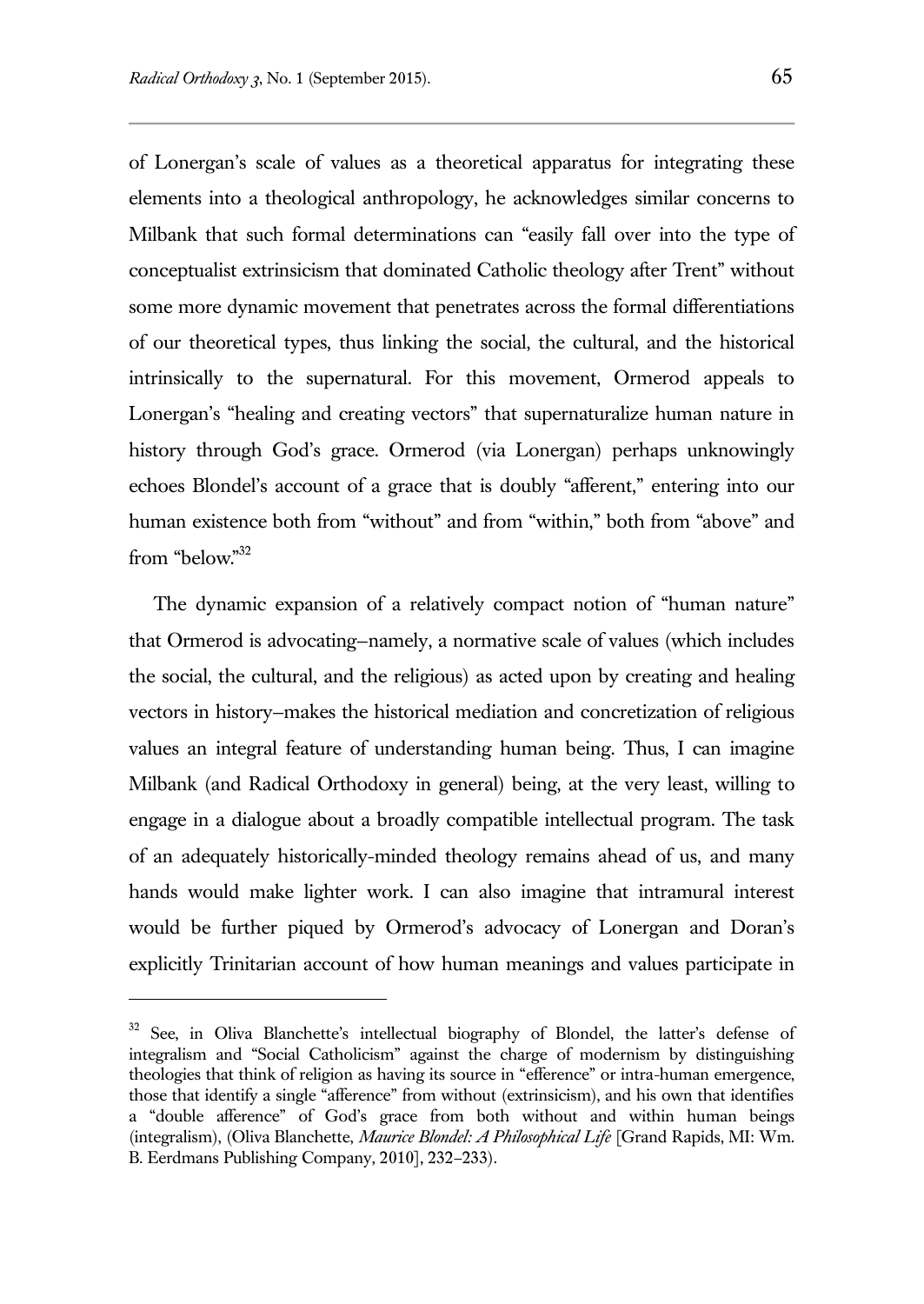the supernatural through culture and history. Lonergan's relatively unknown theological theorem, the "four-point hypothesis," has its origins in Lonergan's Latin theology, but Doran has done a great deal of work in the first volume of *The Trinity in History* to elucidate the significance of sanctifying grace and the habit of charity as created participations in the Trinitarian life.<sup>33</sup> One fruit of Doran's development is a rich articulation of the "Law of the Cross," in which the gift of God's love makes truly non-violent political action possible by giving human beings an other-worldly willingness to endure suffering, so that evil might not be returned for evil.<sup>34</sup> Such action, and the meanings and values through which a culture might come to promote it, seems generally compatible with Milbank's desire for an ontology of peace with which to resist modern ontologies of violence. I believe that Lonergan scholars can, and should, on this point (and I hope many others) collaborate with those theologians positioned within the Radical Orthodoxy constellation, for the sake of a robust theology of the supernatural in history that may speak a critical and uplifting word to social and political forces for the good of the poor, the grieving, the meek, the merciful, the peacemakers, and the persecuted.

#### **Conclusion**

l

By acknowledging how certain Lonerganian habits of critique may have occluded points of shared theological concern between Lonergan studies and Radical Orthodoxy in Ormerod's analysis of Milbank, I have sought to occasion

<sup>&</sup>lt;sup>33</sup> Robert M. Doran SJ, *The Trinity in History: A Theology of the Divine Missions, Volume 1: Missions and Processions* (Toronto, Ont,: University of Toronto Press, 2012).

<sup>&</sup>lt;sup>34</sup> Of the Law of the Cross, Doran writes, "The supreme good into which fidelity to the Law of the Cross, which enjoins the return of good for evil done, transforms the evils that afflict the human race is the emergence of a new community in history and in the life to come, a community that in theological terms can be understood as the whole Christ, Head and members, whether explicitly Christian or not, in all the concrete determinations and relations constitutive of this community," (see Doran, *The Trinity in History, Vol. 1*, 231—245).